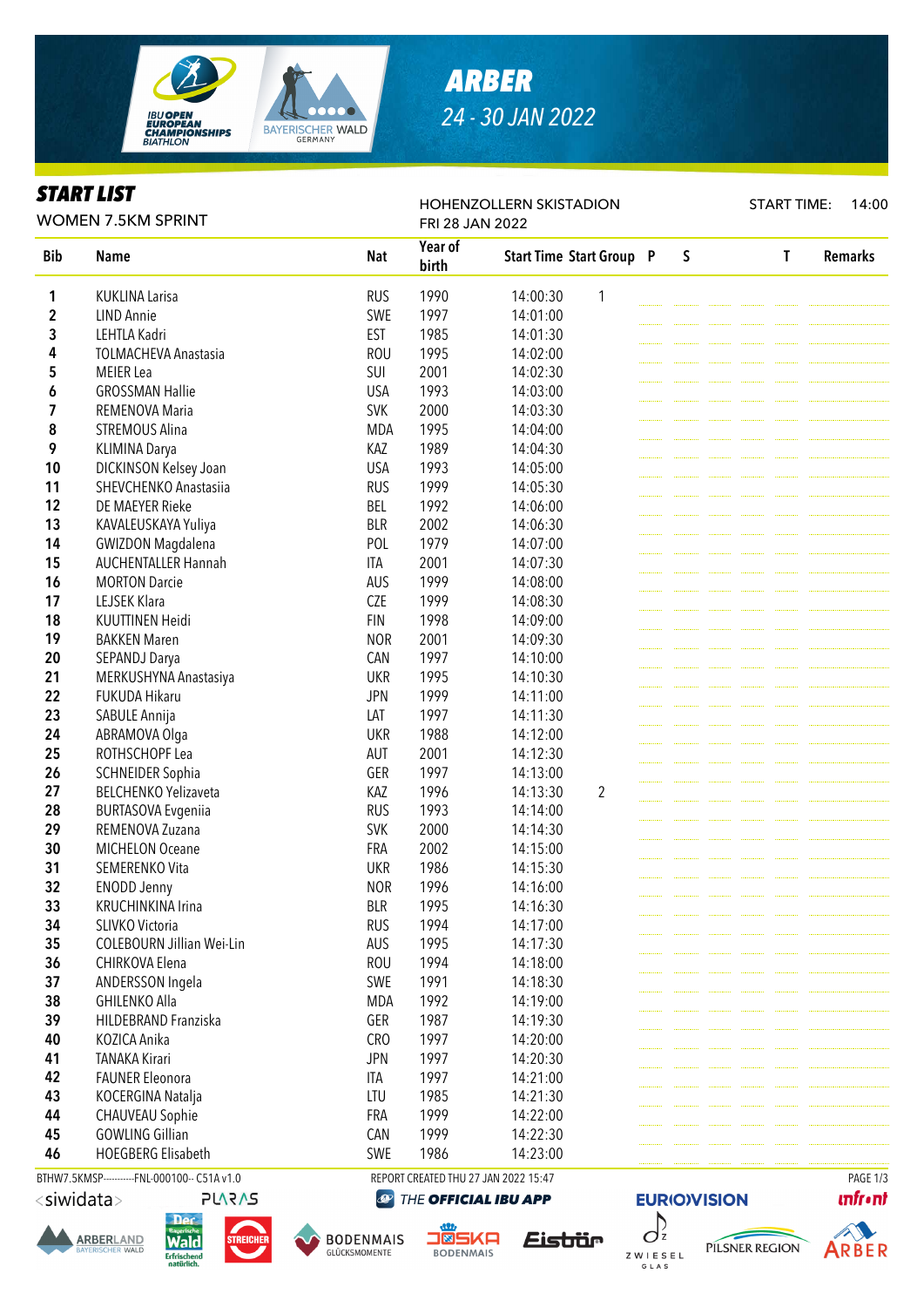

## *ARBER 24 - 30 JAN 2022*

HOHENZOLLERN SKISTADION

#### *START LIST*

WOMEN 7.5KM SPRINT

START TIME: 14:00

|            | <b>WOMEN 7.5KM SPRINT</b>                  | FRI 28 JAN 2022 |                  |                                 |  |         |  |  |              |                |
|------------|--------------------------------------------|-----------------|------------------|---------------------------------|--|---------|--|--|--------------|----------------|
| <b>Bib</b> | Name                                       | <b>Nat</b>      | Year of<br>birth | <b>Start Time Start Group P</b> |  | $\sf S$ |  |  | $\mathsf{T}$ | <b>Remarks</b> |
| 47         | <b>GASPARIN Aita</b>                       | SUI             | 1994             | 14:23:30                        |  |         |  |  |              |                |
| 48         | <b>GASPARIN Elisa</b>                      | SUI             | 1991             | 14:24:00                        |  |         |  |  |              |                |
| 49         | <b>STEINER Tamara</b>                      | AUT             | 1997             | 14:24:30                        |  |         |  |  |              |                |
| 50         | <b>GAIM Grete</b>                          | <b>EST</b>      | 1993             | 14:25:00                        |  |         |  |  |              |                |
| 51         | <b>HETTICH Janina</b>                      | GER             | 1996             | 14:25:30                        |  |         |  |  |              |                |
| 52         | LIGHTFOOT Amanda                           | GBR             | 1987             | 14:26:00                        |  |         |  |  |              |                |
| 53         | <b>COLOMBO Caroline</b>                    | <b>FRA</b>      | 1996             | 14:26:30                        |  |         |  |  |              |                |
| 54         | SKOTTHEIM Johanna                          | SWE             | 1994             | 14:27:00                        |  |         |  |  |              |                |
| 55         | ZHURAVOK Yuliia                            | <b>UKR</b>      | 1994             | 14:27:30                        |  |         |  |  |              |                |
| 56         | GARSO Jaquelyn                             | <b>USA</b>      | 1999             | 14:28:00                        |  |         |  |  |              |                |
| 57         | <b>TEPLA Eliska</b>                        | <b>CZE</b>      | 1999             | 14:28:30                        |  |         |  |  |              |                |
| 58         | <b>VOZELJ Tais</b>                         | SLO             | 1999             | 14:29:00                        |  |         |  |  |              |                |
| 59         | <b>KEBINGER Hanna</b>                      | GER             | 1997             | 14:29:30                        |  |         |  |  |              |                |
| 60         | <b>LEHTONEN Venla</b>                      | <b>FIN</b>      | 1995             | 14:30:00                        |  |         |  |  |              |                |
| 61         | JAKIELA Joanna                             | POL             | 1999             | 14:30:30                        |  |         |  |  |              |                |
| 62         | <b>TRABUCCHI Beatrice</b>                  | ITA             | 2000             | 14:31:00                        |  |         |  |  |              |                |
| 63         | FEMSTEINEVIK Ragnhild                      | <b>NOR</b>      | 1995             | 3<br>14:31:30                   |  |         |  |  |              |                |
| 64         | <b>GERAGHTY-MOATS Tara</b>                 | <b>USA</b>      | 1993             | 14:32:00                        |  |         |  |  |              |                |
| 65         | <b>BENED Camille</b>                       | <b>FRA</b>      | 2000             | 14:32:30                        |  |         |  |  |              |                |
| 66         | <b>GOLUBEVA Inese</b>                      | LAT             | 2001             | 14:33:00                        |  |         |  |  |              |                |
| 67         | <b>VOLKEN Flurina</b>                      | SUI             | 1993             | 14:33:30                        |  |         |  |  |              |                |
| 68         | MITCHELL Ciara                             | GBR             | 1999             | 14:34:00                        |  |         |  |  |              |                |
| 69         | JEANMONNOT Lou                             | <b>FRA</b>      | 1998             | 14:34:30                        |  |         |  |  |              |                |
| 70         | SALCEDO Claudia                            | <b>CHI</b>      | 1980             | 14:35:00                        |  |         |  |  |              |                |
| 71         | <b>GOREEVA Anastasiia</b>                  | <b>RUS</b>      | 1999             | 14:35:30                        |  |         |  |  |              |                |
| 72         | MEZDREA Andreea                            | <b>ROU</b>      | 2001             | 14:36:00                        |  |         |  |  |              |                |
| 73         | <b>GERBULOVA Natalia</b>                   | <b>RUS</b>      | 1995             | 14:36:30                        |  |         |  |  |              |                |
| 74         | <b>JURCOVA Natalie</b>                     | <b>CZE</b>      | 1997             | 14:37:00                        |  |         |  |  |              |                |
| 75         | <b>LAARI Sanna</b>                         | <b>FIN</b>      | 1990             | 14:37:30                        |  |         |  |  |              |                |
| 76         | JOHANSEN Marthe Krakstad                   | <b>NOR</b>      | 1999             | 14:38:00                        |  |         |  |  |              |                |
| 77         | KAUTZER Amanda                             | <b>USA</b>      | 1998             | 14:38:30                        |  |         |  |  |              |                |
| 78         | <b>DMYTRENKO Valeriya</b>                  | <b>UKR</b>      | 1997             | 14:39:00                        |  |         |  |  |              |                |
| 79         | <b>PASSLER Rebecca</b>                     | ITA             | 2001             | 14:39:30                        |  |         |  |  |              |                |
| 80         | DIAZ CARRILLO Cecilia                      | <b>CHI</b>      | 1982             | 14:40:00                        |  |         |  |  |              |                |
| 81         | <b>GANDLER Anna</b>                        | AUT             | 2001             | 14:40:30                        |  |         |  |  |              |                |
| 82         | <b>KRESIK Maryia</b>                       | LTU             | 2002             | 14:41:00                        |  |         |  |  |              |                |
| 83         | AKHATOVA Lyudmila                          | KAZ             | 1997             | 14:41:30                        |  |         |  |  |              |                |
| 84         | LINDQVIST Felicia                          | SWE             | 1995             | 14:42:00                        |  |         |  |  |              |                |
| 85         | <b>VINDISAR Klara</b>                      | SLO             | 2003             | 14:42:30                        |  |         |  |  |              |                |
| 86         | <b>ERDAL Karoline</b>                      | <b>NOR</b>      | 1997             | 14:43:00                        |  |         |  |  |              |                |
| 87         | <b>DOMINGUEZ Maria Cecilia</b>             | ARG             | 1981             | 14:43:30                        |  |         |  |  |              |                |
| 88         | BALABANOVA Sofiya                          | EST             | 2001             | 14:44:00                        |  |         |  |  |              |                |
| 89         | <b>WIESENSARTER Marion</b>                 | GER             | 1995             | 14:44:30                        |  |         |  |  |              |                |
| 90         |                                            | <b>BLR</b>      | 2000             | 14:45:00                        |  |         |  |  |              |                |
| 91         | KUDAYEVA Darya<br><b>GUIGONNAT Gilonne</b> | FRA             | 1998             | 14:45:30                        |  |         |  |  |              |                |
| 92         | TOMASZEWSKA Natalia                        | POL             | 1998             | 14:46:00                        |  |         |  |  |              |                |
|            |                                            |                 |                  |                                 |  |         |  |  |              |                |

BTHW7.5KMSP-----------FNL-000100-- C51A v1.0 REPORT CREATED THU 27 JAN 2022 15:47 PAGE 2/3

<siwidata>





**PLARAS** 







ZWIESEL

G L A S